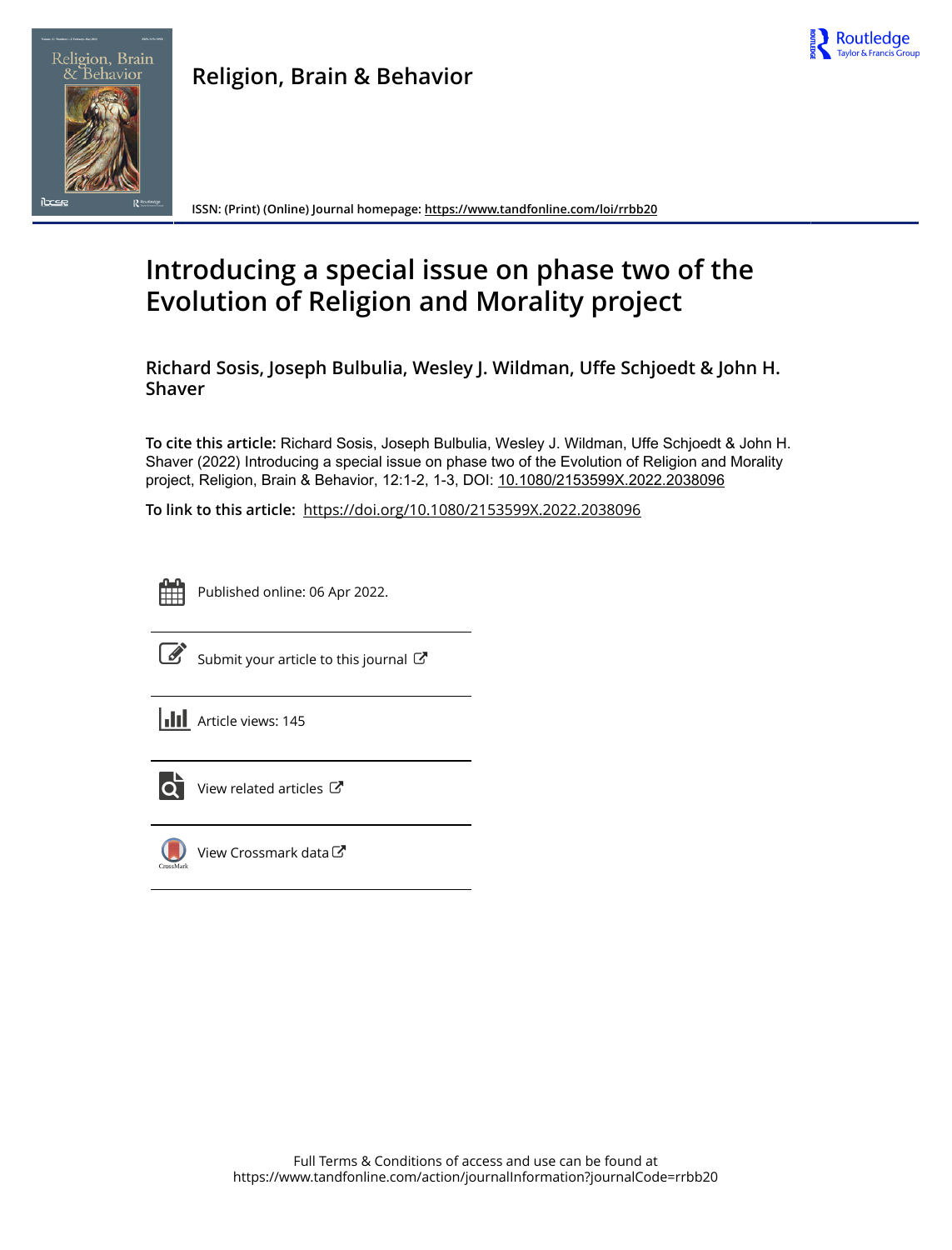EDITORIAL

Taylor & Francis Group Check for updates

Routledge

## Introducing a special issue on phase two of the Evolution of Religion and Morality project

<span id="page-1-1"></span>This special double issue, Religion, Brain & Behavior's first ever double issue, presents results from the second phase of the Evolution of Religion and Morality (ERM) project. Results from the first phase of this pioneering and influential project were published in a previous special issue of RBB (2018, volume 8, issue 2) and elsewhere (e.g., Purzycki et al., [2016](#page-2-0)). The core of this second wave of research employs experimental games—the Dictator Game and Random Allocation Game—as well as demographic and economic data to explore the relationship between beliefs in particular types of supernatural agents and cooperative behavior.

<span id="page-1-0"></span>Similar to the previous RBB special issue on the ERM project, this issue presents independent articles on each of the field sites from the project. These articles allowed the ERM researchers to describe the cultural and historical context of their field studies, and offered an opportunity to conduct more rigorous intra-field site analyses in ways that were not possible in the synthetic cross-cultural study previously published with the second-wave data (Lang et al., [2019\)](#page-2-1). Each of these studies explores ethnographically-derived questions that afford rich insights about the subsistence, ecological, and economic variation in the collective ERM data set.

In addition to these experimental and interview studies, this issue also offers four new synthetic pieces. First, Baimel et al. analyze the relationship between religious commitments and material insecurity. They show that across the 15 ERM field sites, Christian sites exhibit the strongest relationship between religious commitment and belief in a moralizing god, and this relationship is positively predicted by material insecurity. Second, Vardy et al. use the collective ERM data set to explore the oft-cited gender gap in which women exhibit higher levels of religious commitment than men. Consistent with previous research, the ERM findings support a religious gender gap. However, this gap only arises for traditions with a moralizing god. Women do not exhibit greater religious commitments in traditions that worship local gods. Third, Purzycki et al. assess whether the supernatural agents that elicit commitments across the 15 field sites are interested in human morality. As anticipated, even when "official" or "theologically correct" claims deny that the gods maintain moral interest, across the ERM field sites study participants inferred that their gods, even local gods, were generally interested in their moral actions.

In the final paper of this special issue, Purzcyki et al. wrap up the 10-year ERM project with a summary target article that examines the methodological and analytic challenges of a large multi-field site cross-disciplinary study. This article assesses the strengths and limitations of both phases of the ERM project, as well as offers advice for researchers aiming to pursue similarly ambitious projects. It provides a rare glimpse into the behind-the-scenes machinations of a long-term large-scale research endeavor. We elicited commentaries from five well-known scholars in the scientific study of religion—from anthropology, cognitive science, philosophy, and psychology to comment on this article and the ERM project in general. The special issue concludes with a response to these commentaries from Purzycki et al.

The impact of ERM on the biocultural study of religion in particular, and the academic study of religion in general, is only just beginning. In addition to the various scholarly debates that their results have initiated, ERM has strengthened a trend toward cross-cultural projects aimed at understanding variation in religious expression, commitment, and behavior. Indeed, the scientific study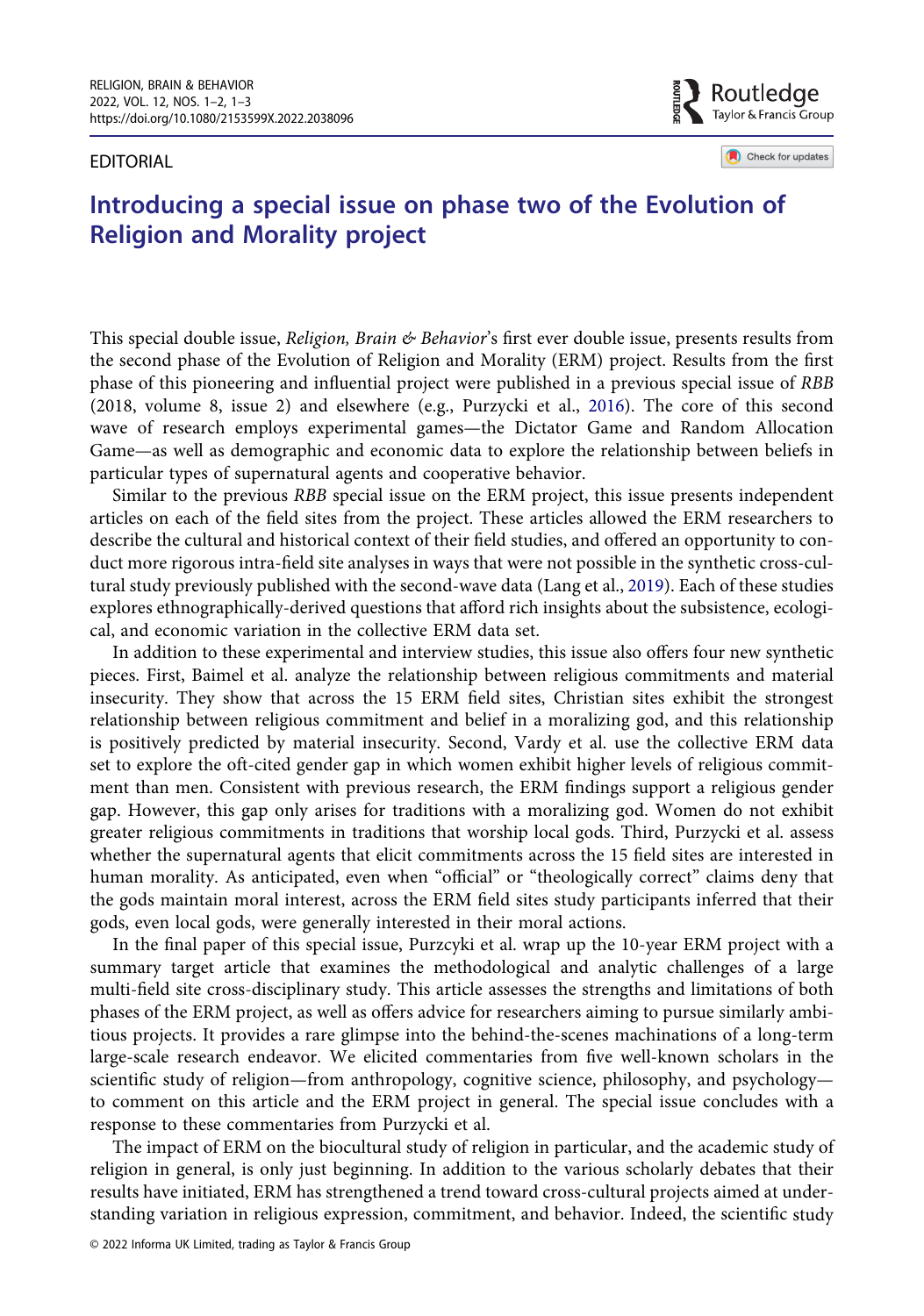<span id="page-2-10"></span><span id="page-2-9"></span><span id="page-2-8"></span><span id="page-2-7"></span>of religion seems to be moving into a new phase in which large multi-field site studies are not only the gold standard for evaluating cognitive and evolutionary hypotheses about religion, but they are becoming the baseline standard through which biocultural theories of religion are rigorously vetted. For example, recent cross-cultural multi-site projects include Tanya Luhrmann's Mind and Spirit project (Luhrmann et al., [2021](#page-2-2)), John Shaver's Evolutionary Dynamics of Religion, Family Size, and Child Success project (Shaver et al., [2020](#page-2-3); Spake et al., [2021](#page-2-4)), and Lois Lee's Understanding Unbelief project (Bullivant et al., [2019\)](#page-2-5). Looking ahead, the Global Flourishing Study at Harvard University's Human Flourishing Program and Baylor's Institute for Studies of Religion will collect data from 240,000 participants across 22 countries for at least five years to investigate the interplay of religion, meaning-making, volunteering, psychological well-being, and physical health ([https://](https://hfh.fas.harvard.edu/global-flourishing-study?admin_panel=1) hfh.fas.harvard.edu/global-fl[ourishing-study?admin\\_panel = 1\)](https://hfh.fas.harvard.edu/global-flourishing-study?admin_panel=1). In a previous RBB editorial, we argued that rigorous causal methods are vital for progress in empirical research (Bulbulia et al., [2021](#page-2-6)). The Harvard/Baylor Global Flourishing Study is especially promising because it has been designed from the ground up to implement such causal methods (VanderWeele et al., [2020](#page-3-0)). The Global Flourishing Study has also been designed to disentangle within-country variation across global cultures. This feature will allow researchers to distinguish universal from particular qualities in religion. Our excitement, however, is tempered by an appreciation of the challenges in cross-cultural data collection, which Purzycki et al. describe in this issue. Even the best-made plans go awry. And we note that critical scholars have already raised various concerns about this study, such as the study's underlying moral and psychological assumptions, gaps between what qualitative and quantitative research can uncover, and the structural health inequalities that are unlikely to be adequately captured in the Global Flourishing Study, even though such inequalities have historically limited human flourishing (Willen, [2022](#page-3-1); Willen et al., [2022\)](#page-3-2).

<span id="page-2-12"></span><span id="page-2-11"></span>Finally, as we look with excitement to a bold new horizon in the cross-cultural study of religion, it is important to pause and congratulate the ERM team for their many pioneering achievements. Their work over the past decade has recalibrated expectations for quality in the cross-cultural science of religion. And we would like to underscore Purzycki et al.'s advice to cultural scientists for vigilance and rigor in data collection. We are extremely grateful to the team for their arduous work and many excellent contributions.

## References

- <span id="page-2-6"></span>Bulbulia, J., Schjoedt, U., Shaver, J. H., Sosis, R., & Wildman, W. J. ([2021\)](#page-2-7). Causal inference in regression: Advice to authors. Religion, Brain & Behavior, 11(4), 353–360. <https://doi.org/10.1080/2153599X.2021.2001259>
- <span id="page-2-5"></span>Bullivant, S., Farias, M., Lanman, J., & Lee, L. ([2019](#page-2-8)). Understanding Unbelief: Atheists and agnostics around the world. [https://kar.kent.ac.uk/id/eprint/78815.](https://kar.kent.ac.uk/id/eprint/78815)
- <span id="page-2-1"></span>Lang, M., Purzycki, B. G., Apicella, C. L., Atkinson, Q. D., Bolyanatz, A., Cohen, E., Handley, C., Kundtová Klocová, E., Lesorogol, C., Mathew, S., & McNamara, R. A. ([2019](#page-1-0)). Moralizing gods, impartiality and religious parochialism across 15 societies. Proceedings of the Royal Society B: Biological Sciences, 286(1898), 20190202. [https://doi.org/10.](https://doi.org/10.1098/rspb.2019.0202) [1098/rspb.2019.0202](https://doi.org/10.1098/rspb.2019.0202)
- <span id="page-2-2"></span>Luhrmann, T. M., Weisman, K., Aulino, F., Brahinsky, J. D., Dulin, J. C., Dzokoto, V. A., Legare, C. H., Lifshitz, M., Ng, E., Ross-Zehnder, N., & Smith, R. E. ([2021](#page-2-9)). Sensing the presence of gods and spirits across cultures and faiths. Proceedings of the National Academy of Sciences, 118(5), e2016649118. <https://doi.org/10.1073/pnas.2016649118>
- <span id="page-2-0"></span>Purzycki, B. G., Apicella, C., Atkinson, Q. D., Cohen, E., McNamara, R. A., Willard, A. K., Xygalatas, D., Norenzayan, A., & Henrich, J. ([2016\)](#page-1-1). Moralistic gods, supernatural punishment and the expansion of human sociality. Nature, 530(7590), 327–330. <https://doi.org/10.1038/nature16980>
- <span id="page-2-3"></span>Shaver, J., Power, E., Purzycki, B., Watts, J., Sear, R., Shenk, M., Sosis, R., & Bulbulia, J. ([2020](#page-2-10)). Church attendance and alloparenting: An analysis of fertility, social support, and child development among English mothers. Philosophical Transactions of the Royal Society B: Biological Sciences, 375(1805), 20190428. [https://doi.org/10.](https://doi.org/10.1098/rstb.2019.0428) [1098/rstb.2019.0428](https://doi.org/10.1098/rstb.2019.0428)
- <span id="page-2-4"></span>Spake, L., Schaffnit, S., Sear, R., Shenk, M., Sosis, R., & Shaver, J. ([2021\)](#page-2-10). Mother's partnership status and allomothering networks in the United Kingdom and United States. Social Sciences, 10(5), 182. [https://doi.org/10.3390/](https://doi.org/10.3390/socsci10050182) [socsci10050182](https://doi.org/10.3390/socsci10050182)